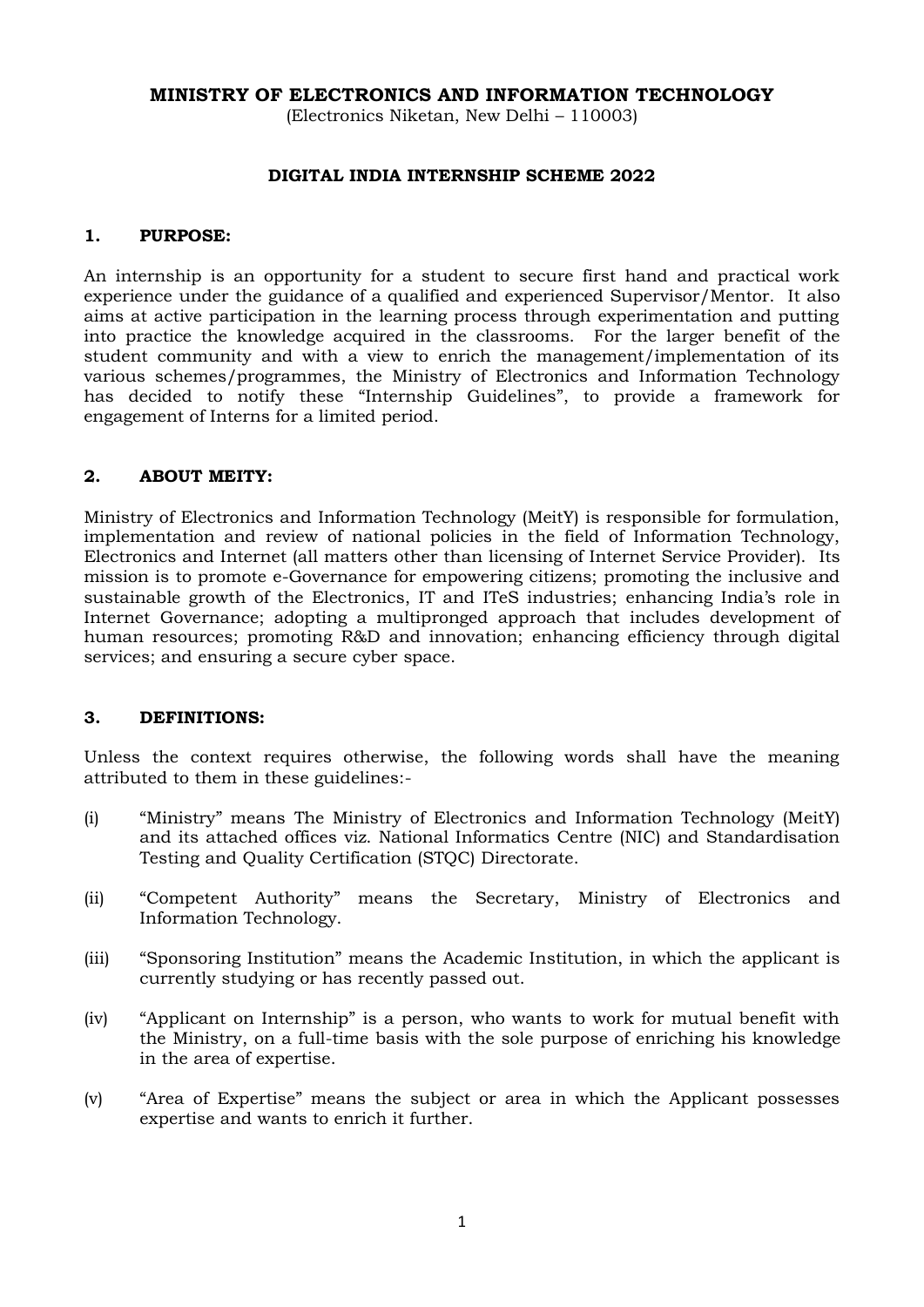# **4. ELIGIBILITY:**

- (i) Indian students from recognized universities in India who have secured at least 60% marks in the last held degree or certificate examination and pursuing:
	- B.E/B.Tech/M.E/M.Tech *(Computer Science & Engineering (CSE)/Computer Science (CS)/ IT/ Electronics & Communications (EC)/ Electronics/ Electrical)*
	- M.Sc.(CS/IT/ Electronics/ Electrical)
	- MCA/DOEACC 'B' level
	- BA (Economics (H))\*
	- B.Com (H)/ M.Com.\*
	- MBA (Finance/International Business)\*
	- LL $B#$
- *Note:-* The students who are in the last semester or who will pass out in summer 2022 will not be eligible for the internship. Only students who are in the previous one year will be eligible.

*\*Students of BA (Economics (H))/ BCom (H)/ M. Com. and MBA (Finance, International Business) would be considered for internship only in 'Measurement of Digital Economy(DE)/G20 DE Measurement framework' area.* 

*#Students of LL.B would be considered for internship only in 'Cyber Laws' area.*

For internship in the area of National Language Translation Mission, three slots are earmarked for students with technical degree and three for students with economics degree. The following degrees would be considered in this category:

- B.Sc (Economics)/ B.A (Economics) / B.Com (Economics) or
- B.E / B. Tech / MCA or
- $\bullet$  MBA
- (ii) Possessing minimum qualifications as above shall not guarantee internship in this Ministry. Candidates having exposure in the area of intended internship with good academic background and having higher qualification, based on need shall be given preference.

## **5. DURATION OF INTERNSHIP:**

The detailed time schedule of various activities is indicated at **Annexure**. The minimum duration of internship shall be of two months, extendable up to three months, depending on the performance of the candidate, requirement of the Ministry and time the intern is willing to spend with the Ministry. The areas of Internship are as follows:-

| <b>S1. No.</b> | Area of Internship                                 | <b>Slots</b> |
|----------------|----------------------------------------------------|--------------|
|                | Cyber Laws                                         |              |
|                | Digital Forensics                                  |              |
| 3              | Atamnirbhar Bharat - LED Manufacturing             |              |
|                | Atmanirbhar Bharat - IT Hardware                   |              |
|                | Atmanirbhar Bharat - PCB Manufacturing             |              |
|                | Atmanirbhar Bharat - CCTV Cameras                  |              |
|                | Atmanirbhar Bharat - Televisions                   |              |
|                | Atmanirbhar Bharat - Active and Passive Components |              |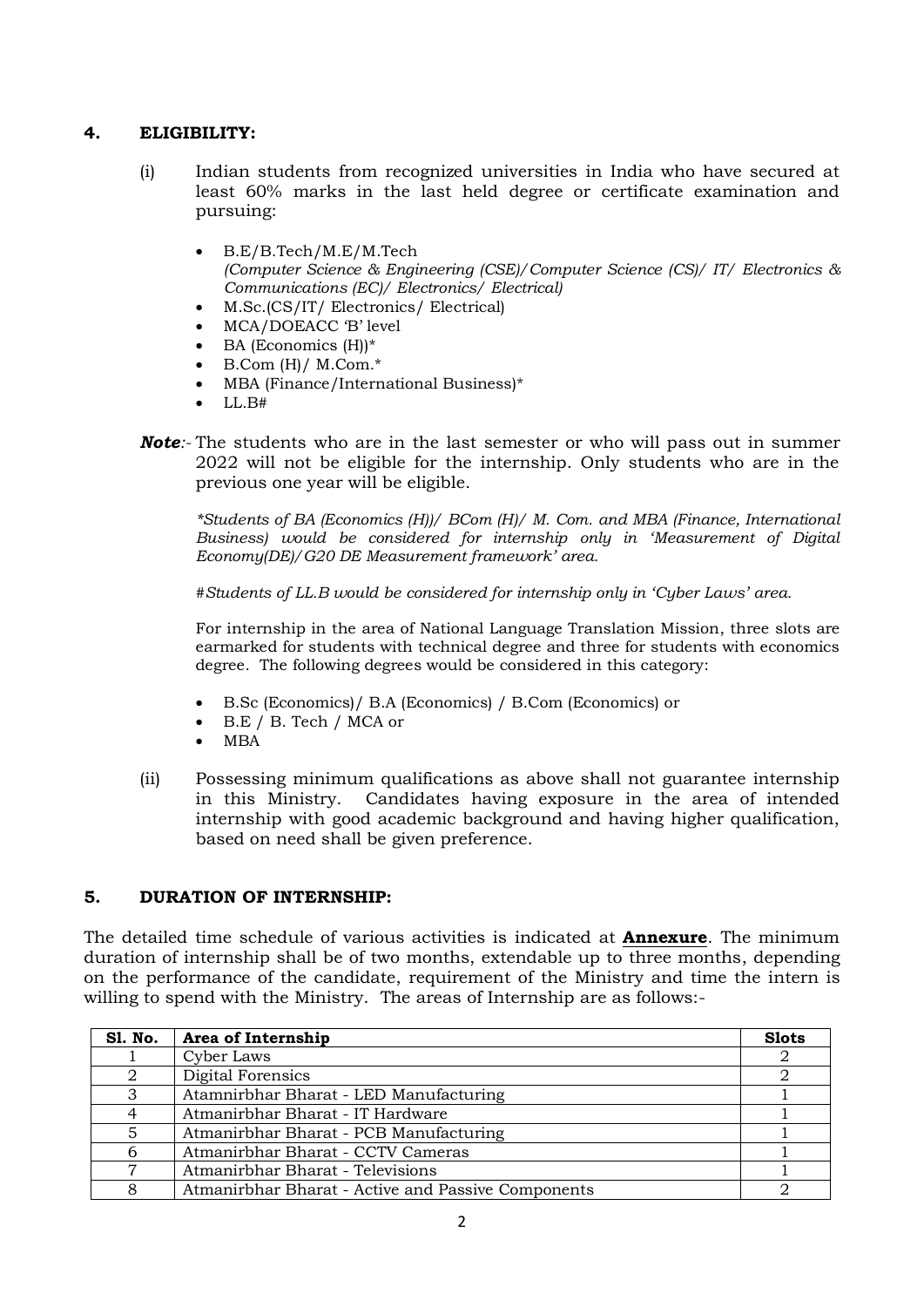| <b>S1. No.</b> | Area of Internship                                                      | <b>Slots</b>   |  |
|----------------|-------------------------------------------------------------------------|----------------|--|
| 9              | Atmanirbhar Bharat - Hearable and Wearable Devices                      |                |  |
| 10             | Atmanirbhar Bharat - Drones & Sensors                                   | 1              |  |
| 11             | Atmanirbhar Bharat - Mobile Phones                                      |                |  |
| 12             | Atmanirbhar Bharat - Air Conditioners                                   |                |  |
| 13             | Atmanirbhar Bharat - Set Top Boxes                                      |                |  |
| 14             | Atmanirbhar Bharat - Smart Meters                                       | 1              |  |
| 15             | Ease of Doing Business in Electronic and Telecom Manufacturing          |                |  |
| 16             | Ease of Operation in Electronic Manufacturing Clusters, Industrial      | $\mathbf{1}$   |  |
|                | Townships etc.                                                          |                |  |
| 17             | Semiconductor                                                           | $\overline{2}$ |  |
| 18             | Microelectronics                                                        | 1              |  |
| 19             | Nanotechnology                                                          | 1              |  |
| 20             | System Electronics & Applications                                       | $\mathbf{1}$   |  |
| 21             | <b>Medical Electronics</b>                                              | 1              |  |
| 22             | Quantum Computing and Cryptography                                      | 1              |  |
| 23             | <b>Blockchain Technology</b>                                            | $\mathbf{1}$   |  |
| 24             | AI and Machine Learning                                                 | $\mathbf{1}$   |  |
| 25             | Perception Engineering and Cognitive Science                            | 1              |  |
| 26             | National Knowledge Network                                              | $\mathbf{1}$   |  |
| 27             | Next Generation Communication Technologies                              | 1              |  |
| 28             | Quantum Communications                                                  | 1              |  |
| 29             | Wi-Fi                                                                   | 1              |  |
| 30             | Digital Literacy                                                        | $\mathbf{1}$   |  |
| 31             | Skill Development (Upskilling/Re-skilling)                              | $\mathbf{1}$   |  |
| 32             | Mobile Governance                                                       | $\mathbf{1}$   |  |
| 33             | Enterprise Architecture                                                 | 1              |  |
| 34             | Cloud Security                                                          | 1              |  |
| 35             | Multi-cloud/Hybrid cloud and new trends in Cloud computing              | $\mathbf{1}$   |  |
| 36             | GIS - Decision support system for various Ministries/Departments        | $\mathbf{1}$   |  |
| 37             | Social Media Analysis                                                   | $\sqrt{2}$     |  |
| 38             | Digilocker                                                              | $\mathbf 1$    |  |
| 39             | Visual Data Analyst                                                     | 1              |  |
| 40             | <b>Content Writer</b>                                                   | 1              |  |
| 41             | <b>Content Research</b>                                                 | 1              |  |
| 42             | Digital Payments                                                        | $\mathbf 2$    |  |
| 43             | Digital Economy                                                         | $\,1$          |  |
| 44             | Language Technologies                                                   | $\mathbf{1}$   |  |
| 45             | National Language Translation Mission                                   | 6              |  |
| 46             | Measurement of Digital Economy (DE) / G20 DE Measurement                | $\mathbf{1}$   |  |
|                | Framework                                                               |                |  |
| 47             | Software Product Promotion                                              | 1              |  |
| 48             | Multilateral Forum issues                                               | 1              |  |
| 49             | Accelerator                                                             | $\mathbf 1$    |  |
| 50             | Malware Analysis                                                        | $\mathbf 1$    |  |
| 51             | Electronic Equipment Function Testing                                   | $\mathbf{1}$   |  |
| 52             | Electronic Equipment Safety Testing                                     | 1              |  |
| 53             | EMI / EMC Testing                                                       | $\mathbf{1}$   |  |
| 54             | Mechanism of Reporting of Privacy Violation by Public                   | $\mathbf{1}$   |  |
|                | Organizations/Private Organizations/Civil Societies/Individuals and     |                |  |
|                | their mitigation.                                                       |                |  |
| 55             | Eco System for Data Protection Impact Assessment                        | 1              |  |
| 56             | Network Security/Apps Security/ Mobile Security / WiFi Security/Drone   | $\mathbf{1}$   |  |
|                | Security / IoT Security                                                 |                |  |
| 57             | Cyber threat landscape and formulation of cyber security best practices | 1              |  |
| 58             | Preferential Market Access for Cyber Security                           |                |  |
|                |                                                                         | 1              |  |
| 59             | <b>Information Security Management System</b>                           | 1              |  |
| 60             | Cyber Forensics (Media /Audio/ Video Forensics)                         | 1              |  |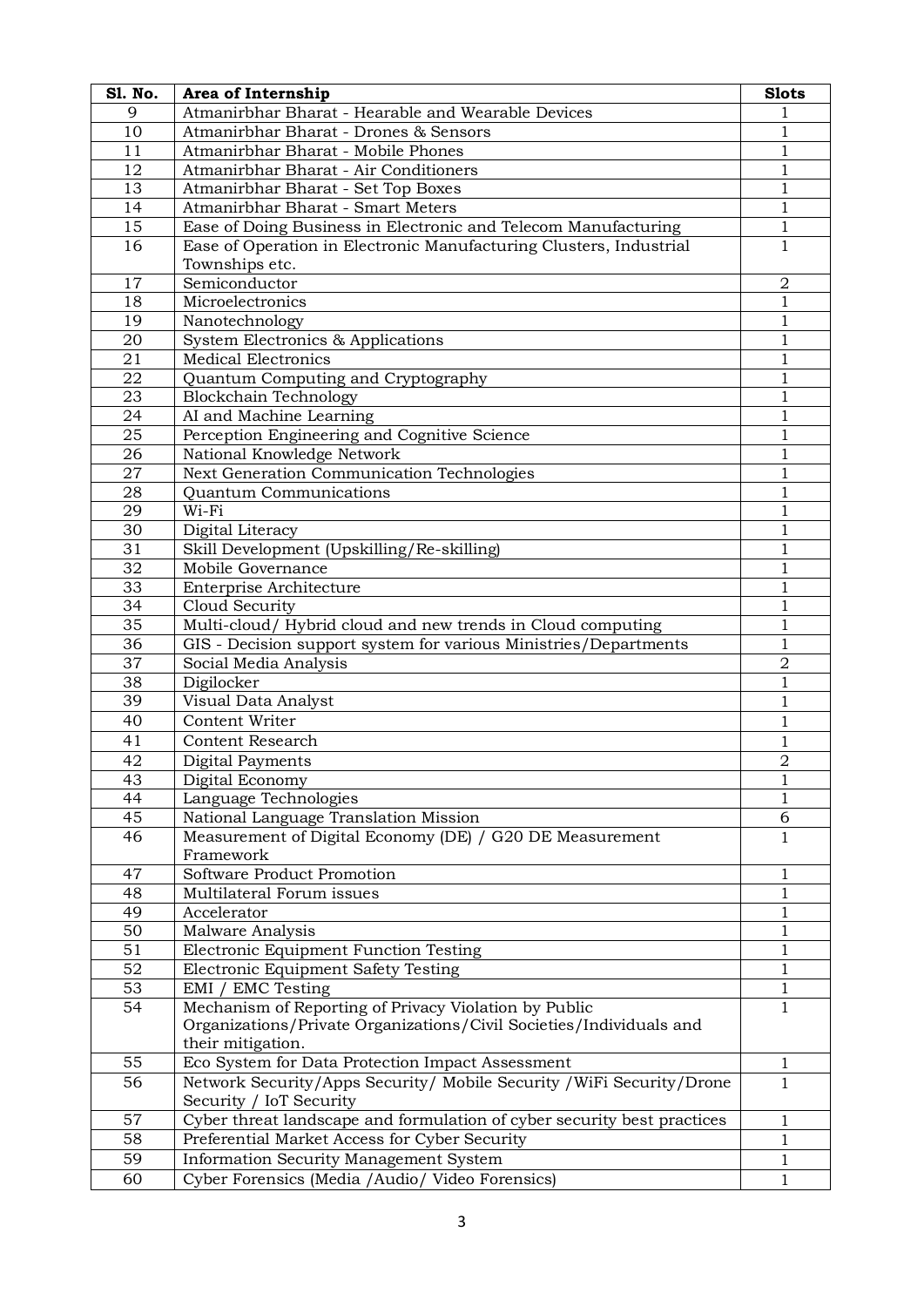| <b>S1. No.</b> | Area of Internship                                                  | <b>Slots</b> |
|----------------|---------------------------------------------------------------------|--------------|
| 61             | Study of cyber security policies/strategies for updation of similar |              |
|                | aspects of the country                                              |              |
|                | <b>TOTAL</b>                                                        | 72           |

## **6**. **PLACE OF INTERNSHIP:**

The internship will be offered at New Delhi.

## **7. HOW TO APPLY:**

- (i) Interested and eligible students need to apply **online ONLY** (URL: [http://meity.gov.in/schemes\)](http://meity.gov.in/schemes).
- (ii) The application needs to be sponsored/forwarded by the Institution where the applicant is currently enrolled in.

## **8. SELECTION:**

- (i) The Interns will be shortlisted and selected by the respective organisations/Groups/Divisions for their concerned domain.
- (ii) For selection of interns, personal or Skype Interview, may be conducted, if deemed necessary. No TA/DA shall be paid to candidates for attending the personal interview.
- (iii) List of selected candidates would be displayed on the web portal.

## **9. CODE OF CONDUCT:**

The Intern appointed by the Ministry shall observe the following Code of Conduct, which shall include but not be limited to, the following:

- (i) The Intern shall follow the rules and regulations, which are in general applicable to employees of the Ministry.
- (ii) The Intern shall follow the confidentiality protocol of the Ministry and shall not reveal to any person or organization confidential information relating to the Ministry, its work and policies.
- (iii) The Intern shall not claim any intellectual property right, of work done at the Ministry and has to strictly maintain the confidentiality of Ministry's intellectual property. Any violation/infringement will be viewed adversely against the Intern as well as the institution to which he/she belongs and may invite appropriate action.
- (iv) The students and the Sponsoring Institution concerned shall have no claim whatsoever on the results of the project work. The Ministry retains all intellectual property rights in patents, designs, software copyright (source code) and publications, if any, that may be generated during the course of project work.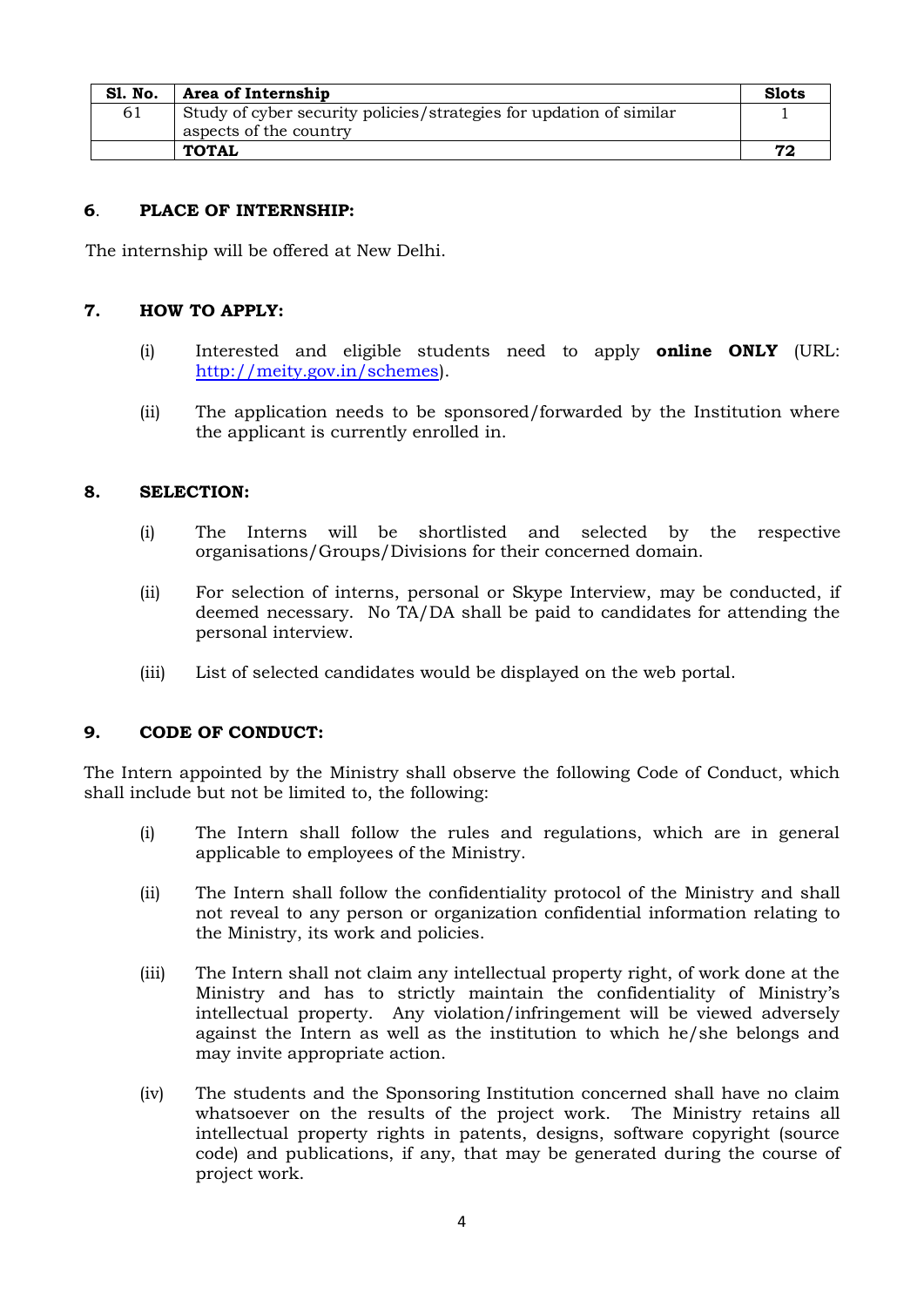- (v) Interns may, with the prior permission of the Ministry, present their work to academic bodies and at seminars/conferences. However, even for this purpose information that is confidential to the Ministry cannot be revealed under any circumstances.
- (vi) Any papers and documents written and/or published by the Intern should carry the caveat that the views are the personal views of the Intern and do not represent or reflect the views of the Ministry.
- (vii) Interns will follow the advice given to them by the Ministry regarding representations to third parties.
- (viii) In general, an Intern may not interact with or represent the Ministry vis- àvis third parties. However, some Interns may specifically be authorized to interact with third parties on behalf of the Ministry depending on the nature of their roles and responsibilities.
- (ix) No Intern shall interact with or represent the Ministry to the media (print and electronic).
- (x) Interns will conduct themselves professionally in their relationship with the Ministry and the public in general.
- (xi) The mode of internship i.e. Virtual or physical will be decided by the concerned Supervisor/mentor, based on the requirement. Generally, Interns are required to be present at the Ministry premises from 09.00 am to 05.30 pm, unless otherwise permitted by the Supervisor/Mentor in writing.
- (xii) The Intern has to make his/her own accommodation arrangement during the internship.
- (xiii) Library facility at the Ministry is limited to referencing only; borrowing of books/journals is not extended to the Interns. However Xerox copies may be obtained from the Library on payment of necessary charges.
- (xiv) In the event of unsatisfactory performance, the concerned Intern may be advised by MeitY to discontinue the project work, before the completion of the term of internship.

#### **10. PLACEMENT:**

- (i) Every batch of Interns or individual Interns, as the case may be, will have a Scientific/Technical Project Supervisor/Mentor from the Ministry.
- (ii) The internship is neither an employment nor an assurance of an employment with the Ministry.

#### **11. SUBMISSION OF REPORT/PAPER:**

- (i) Work plans and work schedules shall be developed by Supervisor/Mentor and the Interns shall invariably adhere to the same.
- (ii) The Interns will be required to submit a Report on the work undertaken at the end of the internship to this Ministry.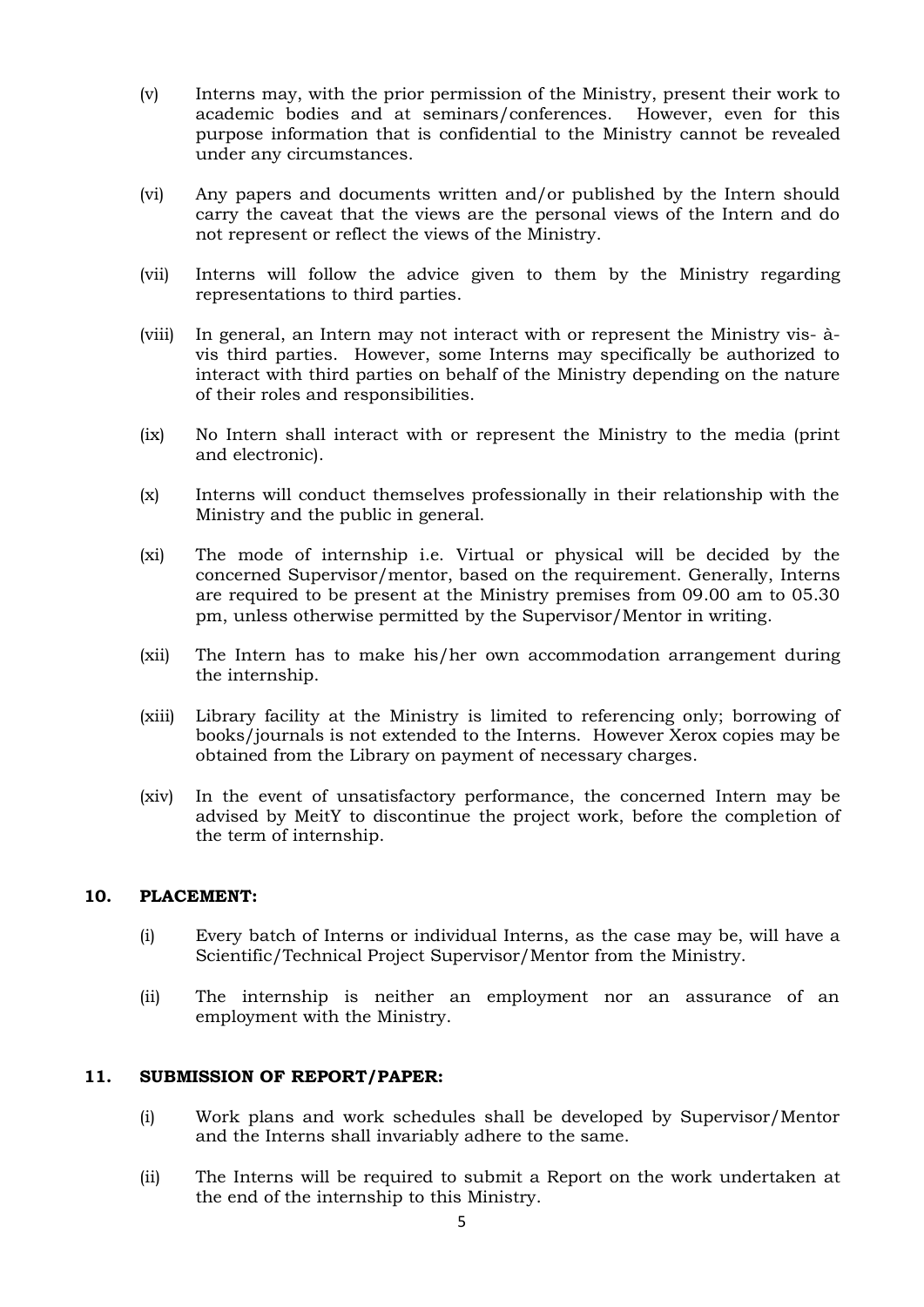- (iii) The project report prepared for the Sponsoring Institution in which the Intern is enrolled and for the Ministry is required to be identical in all respects.
- (iv) The students must furnish a "**No–Demand Certificate**" to this Ministry in the prescribed format after completion of project work along with a soft copy and hard copy of the project report.
- (v) The certificate in the project report prescribed by the Sponsoring Institution, the cover page and all certificates in the project report should categorically reflect that the project work was executed at the Ministry. The acknowledgement sheet in the project report should mention the name of the Supervisor/Mentor who has guided the Intern at the Ministry and the Secretary, MeitY prominently.

## **12. TOKEN STIPEND:**

- (i) A token stipend of Rs.10,000/- per month would be paid to an Intern, subject to satisfactory performance, duly certified by his Supervisor/Mentor.
- (ii) The intern shall be paid after the completion of internship on submission of Report duly accepted by this Ministry.

#### **13. CERTIFICATE OF INTERNSHIP:**

Certificates will be issued by the Ministry to the Interns on the completion of internship and submission of Report duly countersigned and accepted by the Competent Authority.

## **14. TERMINATION:**

- (i) The Ministry may disengage an Intern if the Ministry is of the view that the services of the Intern are no more required.
- (ii) The Ministry may terminate the services of the Intern at any time without assigning any reasons and with immediate effect.
- (iii) If the Intern decides to disengage from the Ministry, he should provide 2 weeks' prior notice.
- (iv) Upon termination, the Intern must hand over to the Ministry, any papers, equipments or other assets which might have been given to the Intern by the Ministry in course of his project work with the Ministry. This will include any badges or ID Cards which may have been issued to the Intern.
- (vi) If it comes to the notice of the Ministry that the person whose services have been terminated by the Ministry continues to act in a manner which gives an impression that he is still working for the Ministry, the Ministry shall be free to take appropriate legal action against such person.
- (vii) The Competent Authority may initiate appropriate action against erring Intern and decision of the Competent Authority would be final and binding on the Intern.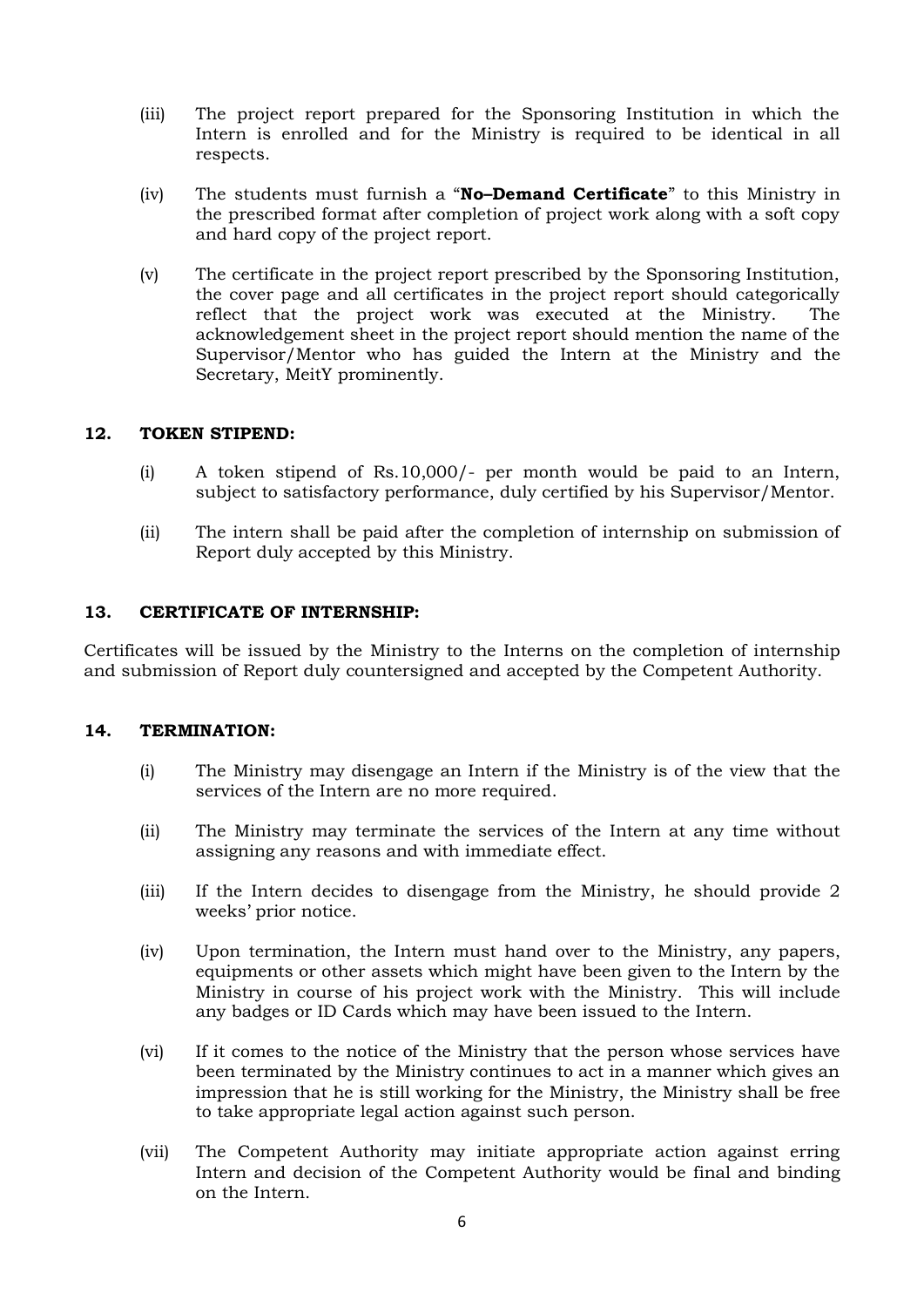# **15. POWER TO REMOVE DIFFICULTIES:**

The Competent Authority shall have the power to remove any difficulty which may come in the way of the implementation of these guidelines.

**\*\*\*\*\*\*\***